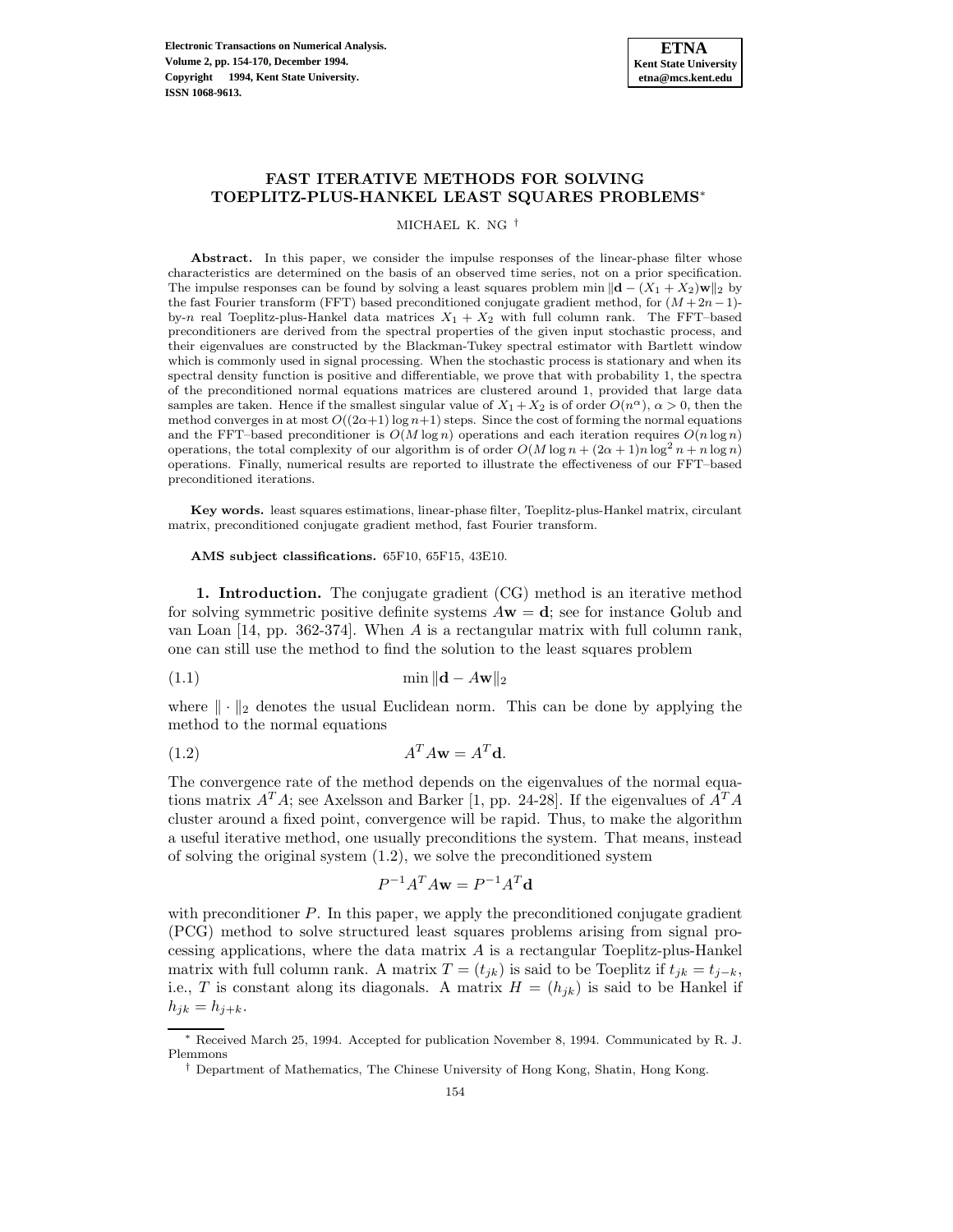**1.1. Linear-phase Filtering.** Least squares estimations have been used extensively in a wide variety of applications in signal processing, as for instance spectrum analysis [11, 19], system identifications [20], equalizations [13] and speech processing [15, p. 49]. In these applications, one usually uses filters to estimate the transmitted signal from a sequence of received signal samples or to model an unknown system. One important class of filters commonly used in signal processing is the class of finite impulse response (FIR) linear-phase filters. Such filters are especially important for applications where frequency dispersion, due to nonlinear phase, is harmful, as for example in speech processing.

In this paper, we develop an impulse response vector **w** of the linear-phase filter whose characteristics are determined on the basis of an observed time series, and not on a priori specification. It was shown in [16, 21] that given M real data samples  ${x(1), x(2), \ldots, x(M)}$  and a desired response vector **d**, the impulse responses can be found by solving the Toeplitz-plus-Hankel least squares problem

(1.3) 
$$
\min \| \mathbf{d} - (X_1 + X_2) \mathbf{w} \|_2.
$$

Here  $X_1$  is an  $(M + 2n - 1)$ -by-n rectangular Toeplitz matrix with its first row and column given by

$$
[x(1), 0, \ldots, 0]
$$
 and  $[x(1), x(2), \ldots, x(M), 0, \ldots, 0]^T$ .

respectively. Moreover,  $X_2$  is an  $(M + 2n - 1)$ -by-n rectangular Hankel matrix with its last column given by

$$
[0, \ldots, 0, x(1), x(2), \ldots, x(M), 0, \ldots, 0]^T
$$

and a zero vector as its first row.

**1.2. Outline.** The use of conjugate gradient methods with circulant preconditioners for solving n-by-n Toeplitz systems  $T_n \mathbf{z} = \mathbf{v}$  has been studied extensively in recent years; see [6], [8], [9] and [10]. Since circulant matrix can always be diagonalized by the discrete Fourier matrix, an  $n$ -by-n linear system with circulant coefficient matrix can be solved in  $O(n \log n)$  operations, using fast Fourier transform (FFT). Also, matrix-vector multiplications  $T_n$ **u** can be computed by using FFT in  $O(n \log n)$ operations, by first decomposing  $T_n$  into a sum of circulant and skew-circulant matrices; see Chan and Ng [6]. It follows that the number of operations per iteration of the preconditioned conjugate method is of order  $O(n \log n)$  operations.

In the practical applications, one always assumes that the data matrix  $X_1 + X_2$  is of full column rank. Therefore, the normal equations matrix  $(X_1 + X_2)^T (X_1 + X_2)$  is non-singular and positive definite, and the solution **w** of (1.3) is obtained by solving the normal equations

(1.4) 
$$
(X_1 + X_2)^T (X_1 + X_2) \mathbf{w} = (X_1 + X_2)^T \mathbf{d}.
$$

Note that the normal equations matrix  $(X_1 + X_2)^T (X_1 + X_2)$  is an n-by-n Toeplitzplus-Hankel matrix  $T_n + H_n$ . By transforming the Hankel matrix  $H_n$  to a Toeplitz matrix using the reversal matrix  $J_n$ , the Hankel matrix-vector products  $H_n$ **u** can be computed by using FFT in  $O(n \log n)$  operations.

In this paper, we apply the preconditioned conjugate gradient algorithm with circulant (FFT–based) preconditioners to solve the normal equations  $(T_n + H_n)\mathbf{w} =$  $(X_1 + X_2)^T$ **d**. The main result of the paper is that, under some practical signal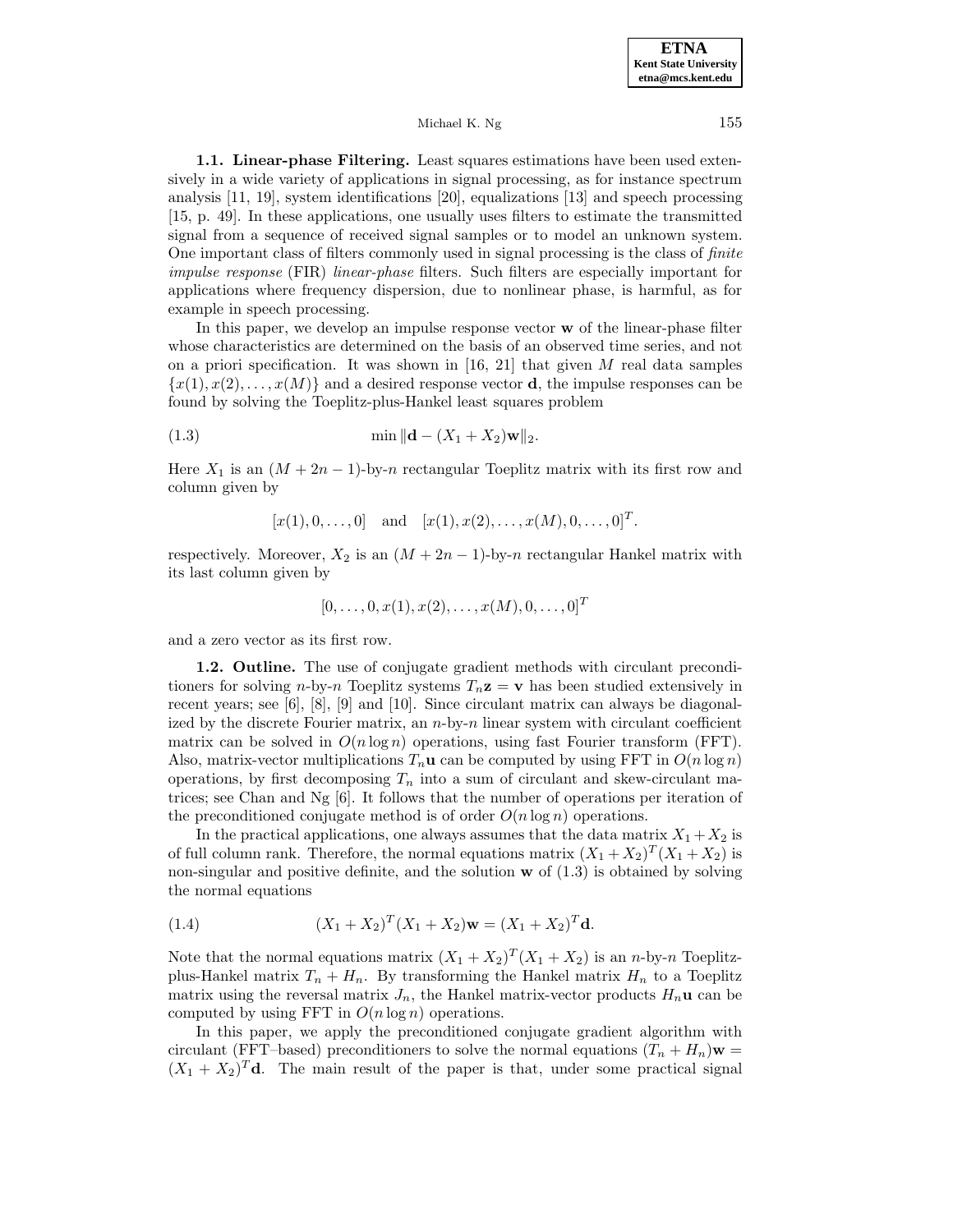processing assumptions, the spectrum of the Hankel matrix  $H_n$  is clustered around zero with probability 1. The contribution of the term  $H_n$  is not significant as far as the conjugate gradient method is concerned, and we therefore do not approximate it by a circulant matrix. Thus, the preconditioner  $c(T_n)$  is just defined to be the minimizer of  $||Q_n - T_n||_F$  over all n-by-n circulant matrices  $Q_n$ . Here  $|| \cdot ||_F$  denotes the Frobenius norm. As  $T_n$  is a Toeplitz matrix, the circulant preconditioner  $c(T_n)$ can be found in  $O(n \log n)$  operations. We also show that the eigenvalues of  $c(T_n)$  can be derived from the Blackman-Tukey spectral estimator with the Bartlett window that is a commonly used non-parametric spectral estimation method in signal processing.

As for the convergence rate of the method, we prove that if the stochastic process  $\{x(i)\}\$ is stationary and its underlying spectral density function is  $(\ell + 1)$ times differentiable function for  $\ell > 0$ , then the spectra of the preconditioned matrices  $c(T_n)^{-1}(T_n + H_n)$  are clustered 1 with probability 1. If the smallest singular value of  $X_1 + X_2$  is of order  $O(n^{\alpha})$  with  $\alpha > 0$ , the method converges in at most  $O((2\alpha + 1)\log n + 1)$  steps with probability 1. Since the data matrices  $X_1$ and  $X_2$  are Toeplitz and Hankel matrices respectively, the normal equations and the circulant preconditioner can be formed in  $O(M \log n)$  operations; see Ng and Chan [23]. Once they are formed, the cost per iteration of the preconditioned conjugate gradient method is of order  $O(n \log n)$  operations, as only Toeplitz, Hankel and circulant matrix-vectors multiplications are required in each iteration. Therefore, the total work of obtaining the impulse responses to a given accuracy is of order  $O(M \log n + (2\alpha + 1)n \log^2 n + n \log n).$ 

The outline of the paper is as follows. In Section 2, we study some properties of the normal equations matrices and introduce our FFT–based preconditioners. In Section 3, we analyze the convergence rate of the method probabilistically. In Section 4, numerical experiments are discribed which illustrate the effectiveness of the method. Some concluding remarks are given in Section 5.

**2. FFT–based Preconditioners.** The least squares solutions to (1.3) can be obtained by solving the scaled (normalized version of) normal equations

(2.1) 
$$
\frac{1}{2M}(X_1^T X_1 + X_2^T X_2 + X_2^T X_1 + X_1^T X_2)\mathbf{w} = \frac{1}{2M}(X_1 + X_2)^T \mathbf{x}.
$$

We note that  $X_1$  and  $X_2$  have special structures. Each row of  $X_1$  is a right-shifted version of the previous row and each row of  $X_2$  is a left-shifted version of the previous row. By utilizing these special rectangular Toeplitz and Hankel structures, the matrices  $\frac{1}{2M}(X_1^T X_1 + X_2^T X_2)$  and  $\frac{1}{2M}(X_2^T X_1 + X_1^T X_2)$  can be written as

(2.2) 
$$
\frac{1}{2M}(X_1^T X_1 + X_2^T X_2) = T_n \text{ and } \frac{1}{2M}(X_2^T X_1 + X_1^T X_2) = H_n,
$$

respectively. Here  $T_n$  is an *n*-by-*n* symmetric Toeplitz matrix and  $H_n$  is an *n*-by-*n* symmetric Hankel matrix. The first column of  $T_n$  is given by

$$
[\gamma_0, \gamma_1, \ldots, \gamma_{n-1}]^T,
$$

and the first row and the last column of  $H_n$  are given by

$$
[\gamma_{2n-1}, \gamma_{2n-2}, \ldots, \gamma_n]
$$
 and  $[\gamma_n, \gamma_{n-1}, \ldots, \gamma_1]^T$ ,

respectively, where

$$
\gamma_k = \frac{1}{M} \sum_{j=1}^{M-k} x(j)x(j+k), \quad k = 0, 1, \dots, 2n-1.
$$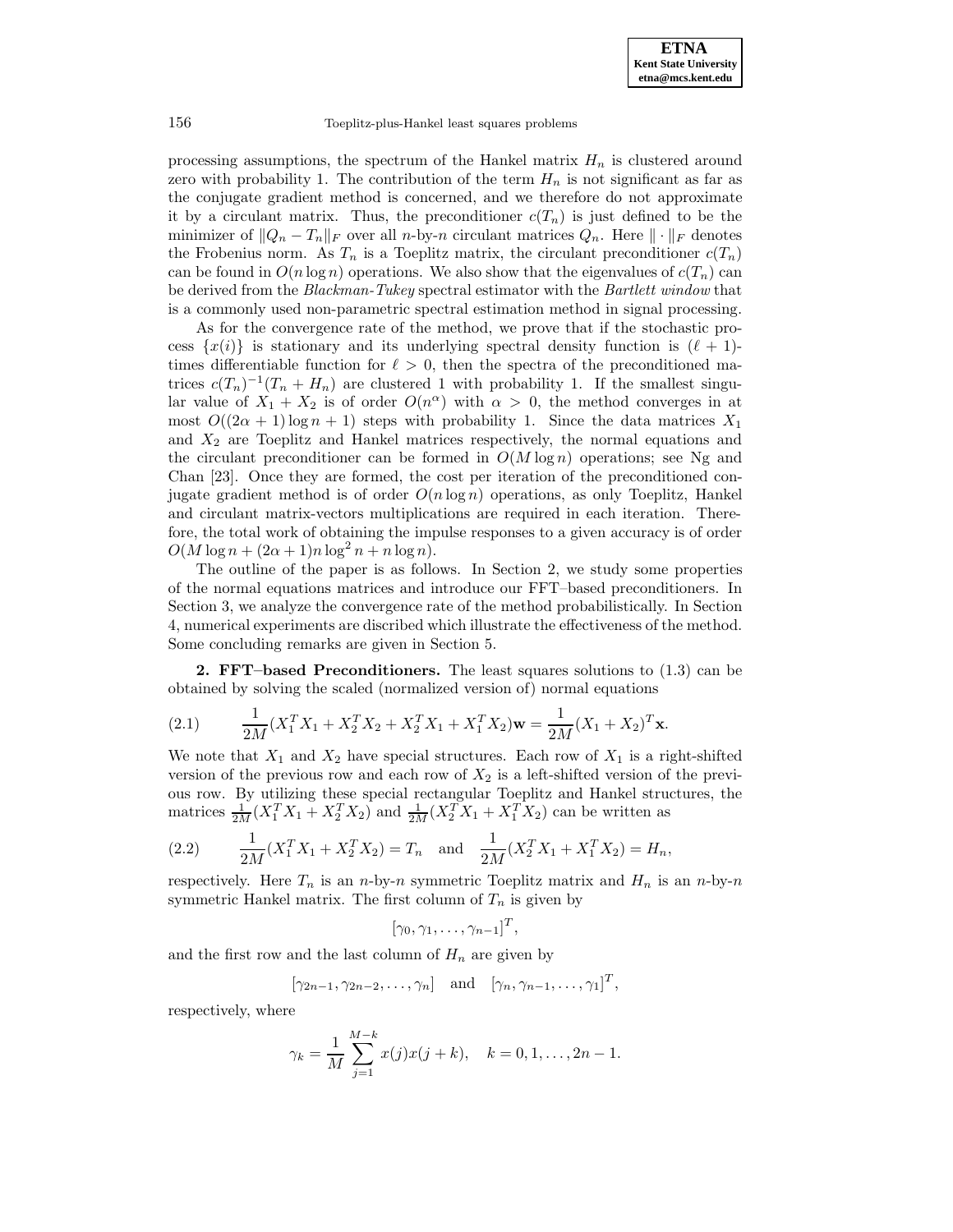In the statistics literature, if the input stochastic process is stationary, the parameters  $\gamma_k$  are called estimators of the autocorrelation of the stationary process. The parameters  $\gamma_k$  have a smaller mean square error than other estimators; see for instance Priestley [24, p. 322].

Our preconditioner is taken to be the circulant approximation of the Toeplitz part  $T_n$  of the normal equations matrix. We remark that our preconditioner is different from that recently proposed by Ku and Kuo [18] for Toepltiz-plus-Hankel systems. They basically take the circulant approximations of Toepltiz matrix and Hankel matrix and then combine them together to form a preconditioner. We note that under the assumptions in [18], the spectrum of the Hankel matrix is not clustered around zero. The motivation behind our preconditioner is that the Toeplitz matrix  $T_n$  is the sample autocorrelation matrix which intuitively should be a good estimation to the autocorrelation matrix of the discrete-time stationary process, provided that a sufficiently large number of data samples are taken. Moreover, we prove in §3 that under practical signal processing assumptions, the spectrum of the Hankel matrix  $H_n$ is clustered around zero. Hence it suffices to approximate  $T_n$  by circulant preconditioner.

In this paper, we only focus on an "optimal" circulant preconditioner  $c(T_n)$  for  $T_n$ which is defined to be the minimizer of  $||Q_n - T_n||_F$  over all n-by-n circulant matrices  $Q_n$ ; see T. Chan [10]. The  $(j,k)$  entry of  $c(T_n)$  is given by the diagonals  $c_{j-k}$  where

(2.3) 
$$
c_k = \begin{cases} \frac{(n-k)\gamma_k + k\gamma_{n-k}}{n}, & 0 \le k \le n, \\ c_{n+k}, & 0 < -k < n. \end{cases}
$$

As  $T_n$  is a Toeplitz matrix, the circulant preconditioner  $c(T_n)$  is found in  $O(n)$  operations. An interesting spectral property of  $c(T_n)$  is that if  $T_n$  is symmetric positive definite, the corresponding "optimal" circulant matrix  $c(T_n)$  is also symmetric positive definite. In fact, we have that

(2.4) 
$$
\lambda_{\min}(T_n) \leq \lambda_{\min}(c(T_n)) \leq \lambda_{\max}(c(T_n)) \leq \lambda_{\max}(T_n),
$$

where  $\lambda_{\min}$  and  $\lambda_{\max}$  denote the minimum and maximum eigenvalues respectively; see Tyrtyshnikov [26].

In addition, the preconditioner is closely related to the Blackman-Tukey spectral estimator with the Bartlett window that is one of the popular method for nonparametric spectral analysis in signal processing; see [2]. The Bartlett spectral estimator can be expressed as

$$
s(\omega) = \sum_{k=-M}^{M} W(k)\gamma_k e^{i\omega k}, \quad \forall \omega \in [0, 2\pi],
$$

where

$$
W(k) = \begin{cases} 1 - \frac{|k|}{n}, & |k| \le n, \\ 0, & |k| > n; \end{cases}
$$

see [17, p. 80]. On the other hand, as  $c(T_n)$  is a circulant matrix, it can be diagonalized by the discrete Fourier matrix  $F_n$  with entries  $[F_n]_{j,k} = \frac{1}{\sqrt{n}} e^{2\pi i j k/n}$ , we have that

$$
c(T_n) = F_n^* \Lambda_n F_n,
$$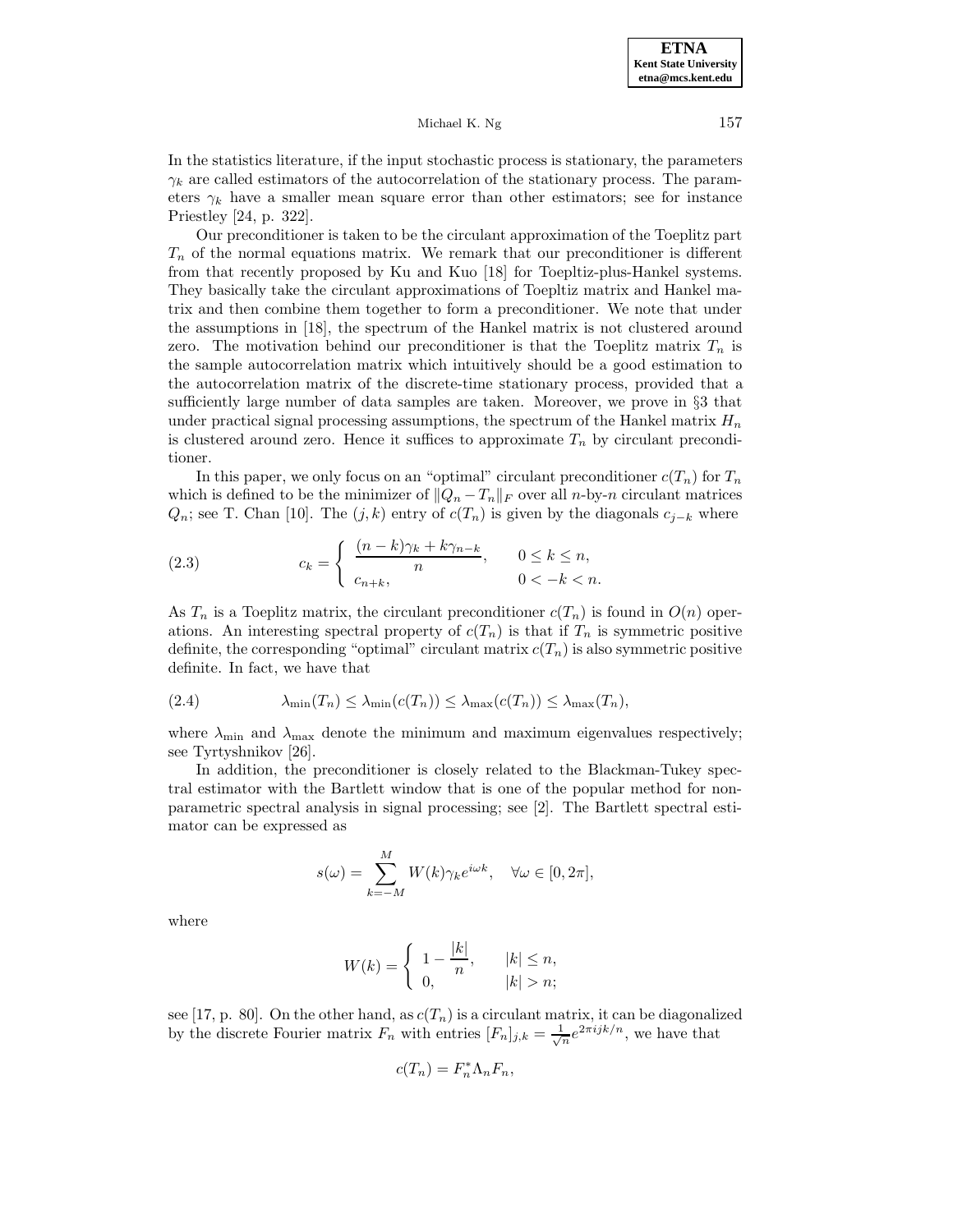

where  $\Lambda_n$  is a diagonal matrix whose diagonal entries are the eigenvalues of  $c(T_n)$ . Using the relationship between the first column of  $c(T_n)$  and its eigenvalues, the eigenvalues  $\lambda_i(c(T_n))$  of  $c(T_n)$  can be expressed as

(2.5) 
$$
\lambda_j(c(T_n)) = \gamma_0 + \sum_{k=1}^{n-1} \left[ \frac{n-k}{n} \gamma_k + \frac{k}{n} \gamma_{n-k} \right] \xi_j^k, \quad 0 \le j < n,
$$

where  $\xi_i = e^{2\pi i j/n}$ ; see also Chan and Yeung [9]. After some rearrangement of the terms in (2.5), we note that the eigenvalues of  $c(T_n)$  are equal to the values of  $s(\omega)$ sampled at the points  $\{2\pi j/n\}_{j=0}^{n-1}$  on  $[0, 2\pi]$ .

**3. Spectra of Preconditioned Normal Equations Matrices.** As we deal with data samples from stochastic processes, the convergence rate will be considered in a probabilistic way which is different from the deterministic case discussed in  $|1$ , pp. 24-28]. We first make the following practical signal processing assumptions (**A**) on the input discrete-time real-valued process  $\{x(i)\}$ :

- (A1) The process is stationary with non-zero constant mean  $\mu$ ;
- (A2) The underlying spectral density function of the process is a  $(\ell + 1)$ -times differentiable function for  $\ell > 0$ ;
- (**A3**) The spectral density function of the process is positive;
- (A4) The variances of  $\frac{1}{M} \sum_{j=1}^{M-k} x(j)$  and  $\frac{1}{M} \sum_{j=1}^{M-k} [x(j) \mu][x(j+k) \mu]$  are bounded by

(3.1) 
$$
\text{Var}\left(\frac{1}{M}\sum_{j=1}^{M-k}x(j)\right) \leq \frac{\beta_1}{M}, \quad k = 0, 1, 2, \dots, M-1,
$$

and

$$
(3.2)\operatorname{Var}\left(\frac{1}{M}\sum_{j=1}^{M-k} [x(j) - \mu][x(j+k) - \mu]\right) \le \frac{\beta_2}{M}, \quad k = 0, 1, 2, \dots, M - 1,
$$

where  $\beta_1$  and  $\beta_2$  are positive constants depending on the input stochastic process.

The remarks on the assumptions can be found in [23]. The following lemma, which gives the spectrum of the covariance matrix,  $R_n$  appeared in Haykin [15, p.139].

LEMMA 3.1. Let the stochastic process  $\{x(i)\}\$ be stationary with zero mean and let its spectral density function be  $f(\theta)$  with minimum and maximum values f<sub>min</sub> and  $f_{\text{max}}$ , respectively. Then the spectrum  $\sigma(R_n)$  of  $R_n$  satisfies

(3.3) 
$$
\sigma(R_n) \subseteq [f_{\min}, f_{\max}], \quad \forall n \ge 1.
$$

In the following, we express  $x(j)x(j + k)$  in terms of  $\mu$ :

$$
x(j)x(j+k) = [x(j) - \mu][x(j+k) - \mu] + \mu[x(j) + x(j+k)] - \mu^{2}.
$$

Thus, the matrices  $T_n$  and  $H_n$  can be written as

$$
T_n = T_n^{(1)} + \mu T_n^{(2)} - \mu^2 T_n^{(3)}
$$
 and  $H_n = H_n^{(1)} + \mu H_n^{(2)} - \mu^2 H_n^{(3)}$ ,

respectively. The  $(j, k)$ th entries of Toeplitz matrices  $T_n^{(1)}$ ,  $T_n^{(2)}$  and  $T_n^{(3)}$  are given by

(3.4) 
$$
[T_n^{(1)}]_{j,k} = \frac{1}{M} \sum_{p=1}^{M-|j-k|} [x(p) - \mu][x(p+|j-k]) - \mu], \quad 0 \le j,k < n,
$$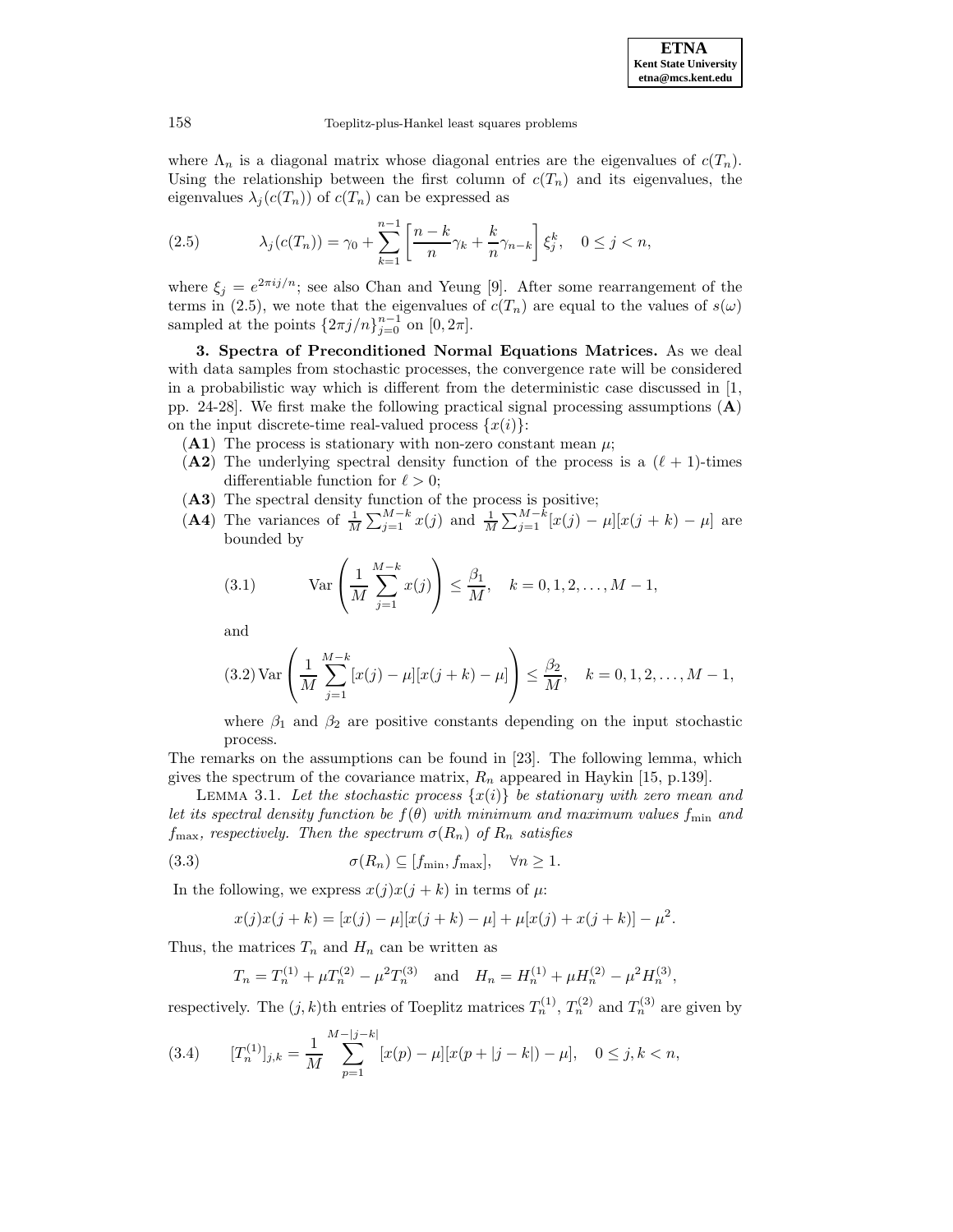(3.5) 
$$
[T_n^{(2)}]_{j,k} = \frac{1}{M} \sum_{p=1}^{M-|j-k|} [x(p) + x(p+|j-k|)], \quad 0 \le j,k < n,
$$

and

(3.6) 
$$
[T_n^{(3)}]_{j,k} = \frac{(M - |j - k|)}{M}, \quad 0 \le j, k < n,
$$

respectively. The  $(j, k)$ th entries of Hankel matrices  $H_n^{(1)}$ ,  $H_n^{(2)}$  and  $H_n^{(3)}$  are given by

$$
(3.7) \quad [H_n^{(1)}]_{j,k} = \frac{1}{M} \sum_{p=1}^{M-2n+1+j+k} [x(p) - \mu][x(p+2n-1-j-k) - \mu], \quad 0 \le j,k < n,
$$

$$
(3.8)\ \ [H_n^{(2)}]_{j,k} = \frac{1}{M} \sum_{p=1}^{M-2n+1+j+k} [x(p) + x(p+2n-1-j-k)], \quad 0 \le j,k < n,
$$

and

(3.9) 
$$
[H_n^{(3)}]_{j,k} = \frac{(M-2n+1+j+k)}{M}, \quad 0 \le j,k < n,
$$

respectively. By the linearity of the "optimal" circulant approximation,  $c(T_n)$  is decomposed into three parts:

(3.10) 
$$
c(T_n) = c(T_n^{(1)}) + \mu c(T_n^{(2)}) - \mu^2 c(T_n^{(3)}).
$$

In the following discussions, we let  $\mathcal{E}(Z)$  be the expected value of a random matrix Z, so that the entries of  $\mathcal{E}(Z)$  are the expected value of the elements of Z, i.e.,

$$
[\mathcal{E}(Z)]_{j,k} = \mathcal{E}([Z]_{j,k}), \quad 0 \le j,k < n.
$$

The following two lemmas will be useful later in the analysis of the convergence rate of the method.

LEMMA 3.2. ( Ng and Chan [23, Theorem 1] ) Let the stochastic process  $\{x(i)\}$ satisfy assumptions (**A1**), (**A2**) and (**A4**). Then for any given  $\epsilon > 0$  and  $0 < \eta < 1$ , there exist positive integers K and N such that for  $n>N$ ,

$$
\|\mathcal{E}(T_n^{(1)}) - R_n\|_2 \le \epsilon,
$$

and Pr { at most K eigenvalues of  $T_n^{(1)} - c(T_n^{(1)})$  have absolute value greater than  $\epsilon$  }  $> 1 - \eta$ , provided that  $M = \Omega(n^{3+\nu})$  with  $\nu > 0$ , i.e., number of data samples taken is at least as large as  $n^{3+\nu}$ .

We remark that in Lemma 3.2, the parameter  $\nu$  is theoretically used to let the probability of the event tend to 1.

LEMMA 3.3. Let the stochastic process  $\{x(i)\}$  satisfy assumption  $(A4)$ . Then, for any given  $\epsilon > 0$ , we have that

$$
\Pr\left\{\sum_{k=\tau_1}^{\tau_2} \left| \frac{1}{M} \sum_{j=1}^{M-k} [x(j) + x(j+k)] - \mathcal{E}\left(\frac{1}{M} \sum_{j=1}^{M-k} [x(j) + x(j+k)]\right) \right| \le \epsilon\right\}
$$

$$
\ge 1 - \frac{8|\tau_2 - \tau_1 + 1|^3 \beta_1}{\epsilon^2 M},
$$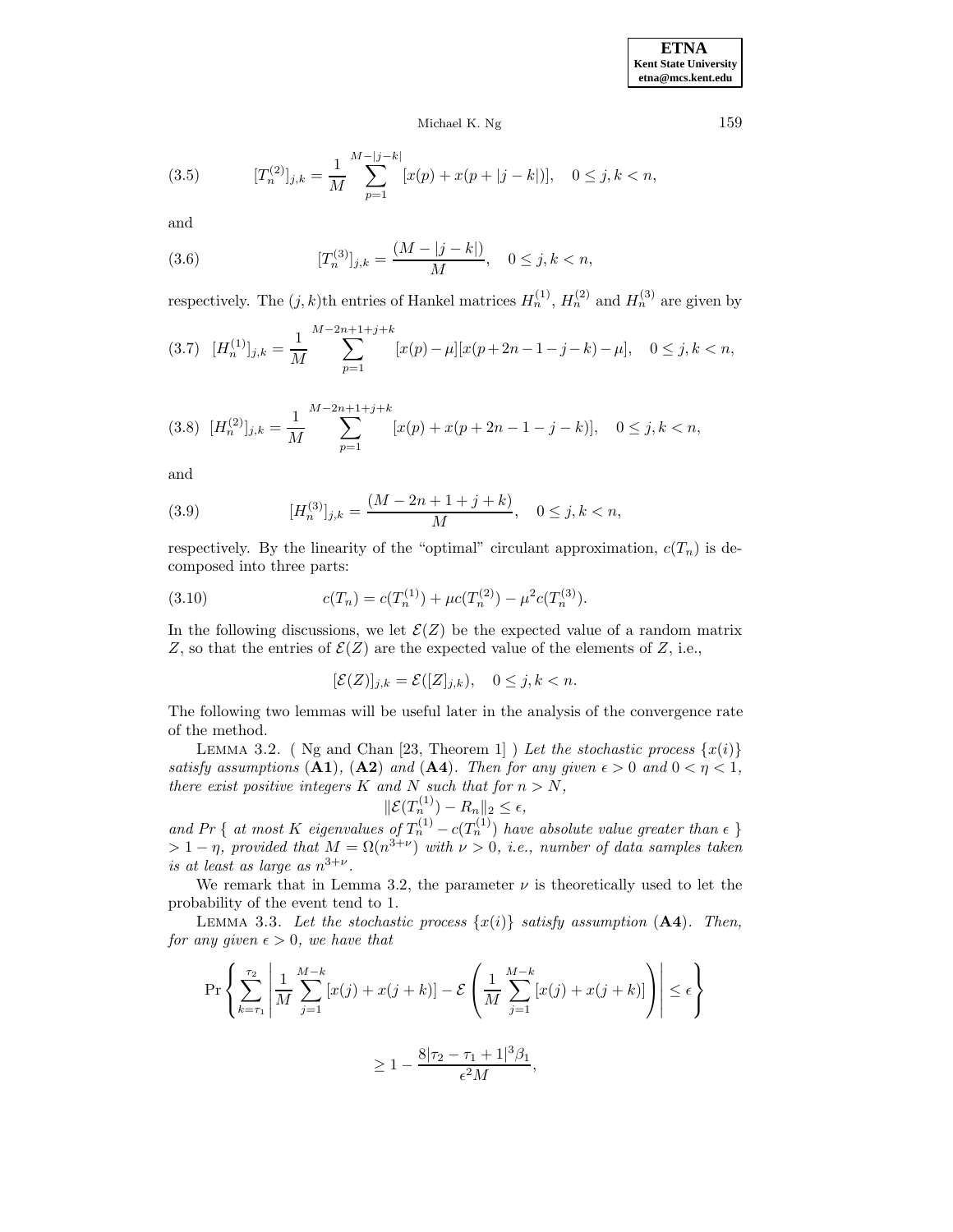and that

$$
\Pr\left\{\sum_{k=\tau_1}^{\tau_2} \left| \frac{1}{M} \sum_{j=1}^{M-k} [x(j) - \mu][x(j+k) - \mu] - \mathcal{E}\left(\frac{1}{M} \sum_{j=1}^{M-k} [x(j) - \mu][x(j+k) - \mu]\right) \right| \le \epsilon\right\}
$$
  

$$
\ge 1 - \frac{|\tau_2 - \tau_1 + 1|^3 \beta_2}{\epsilon^2 M},
$$

for any integers  $\tau_1$  and  $\tau_2$ .

Proof. By using a lemma in Fuller [12, p.182] and Chebyshev's inequality [12, p.185], we have

$$
\Pr\left\{\sum_{k=\tau_{1}}^{\tau_{2}}\left|\frac{1}{M}\sum_{j=1}^{M-k}[x(j) + x(j+k)] - \mathcal{E}\left(\frac{1}{M}\sum_{j=1}^{M-k}[x(j) + x(j+k)]\right)\right| \geq \epsilon\right\}
$$
\n
$$
\leq \sum_{k=\tau_{1}}^{\tau_{2}} \Pr\left\{\left|\frac{1}{M}\sum_{j=1}^{M-k}[x(j) + x(j+k)] - \mathcal{E}\left(\frac{1}{M}\sum_{j=1}^{M-k}[x(j) + x(j+k)]\right)\right| \geq \frac{\epsilon}{|\tau_{2} - \tau_{1} + 1|}\right\}
$$
\n
$$
\leq \sum_{k=\tau_{1}}^{\tau_{2}} \frac{4|\tau_{2} - \tau_{1} + 1|^{2}\left[\text{Var}\left(\frac{1}{M}\sum_{j=1}^{M-k}x(j)\right) + \text{Var}\left(\frac{1}{M}\sum_{j=1}^{M-k}x(j+k)\right)\right]}{\epsilon^{2}}
$$
\n
$$
\leq \frac{8|\tau_{2} - \tau_{1} + 1|^{3}\beta_{1}}{\epsilon^{2}M}.
$$

The other part can be derived similarly; it is therefore omited.  $\square$ 

Using Lemma 3.3, we prove that the  $\ell_2$  norm of the difference between the random matrices and their expected values is sufficiently small with probability 1.

COROLLARY 3.4. Let the stochastic process  $\{x(i)\}$  satisfy assumptions  $(A1)$ , (A2) and (A4). Then, for any given  $\epsilon > 0$  and  $0 < \eta < 1$ , we have that

(3.11) 
$$
\Pr\left\{||T_n^{(1)} - \mathcal{E}(T_n^{(1)}) + \mu[T_n^{(2)} - \mathcal{E}(T_n^{(2)})]||_2 \le \epsilon\right\} > 1 - \eta
$$

and that

(3.12) 
$$
\Pr\left\{\|H_n^{(1)} - \mathcal{E}(H_n^{(1)}) + \mu[H_n^{(2)} - \mathcal{E}(H_n^{(2)})]\|_2 \le \epsilon\right\} > 1 - \eta,
$$

provided that  $M = \Omega(n^{3+\nu})$  with  $\nu > 0$ . Proof. We note that

 $||T_n^{(1)} - \mathcal{E}(T_n^{(1)}) + \mu[T_n^{(2)} - \mathcal{E}(T_n^{(2)})]||_2 \le ||T_n^{(1)} - \mathcal{E}(T_n^{(1)})||_2 + \mu||T_n^{(2)} - \mathcal{E}(T_n^{(2)})||_2$  $\leq \|T_n^{(1)} - \mathcal{E}(T_n^{(1)})\|_1 + \mu \|T_n^{(2)} - \mathcal{E}(T_n^{(2)})\|_1.$ 

It can be shown that both  $||T_n^{(1)} - \mathcal{E}(T_n^{(1)})||_1$  and  $||T_n^{(2)} - \mathcal{E}(T_n^{(2)})||_1$  are bounded by 2 times the  $\ell_1$  norm of their corresponding first column vectors; see (3.4) and (3.5). Then the result follows by setting  $\tau_1 = 0$  and  $\tau_2 = n - 1$  in Lemma 3.3. Using similar arguments, we establish the same bound for  $||H_n^{(1)} - \mathcal{E}(H_n^{(1)}) + H_n^{(1)} - \mathcal{E}(H_n^{(1)})||_2$ . In fact,  $||H_n^{(1)} - \mathcal{E}(H_n^{(1)})||_1$  and  $||H_n^{(2)} - \mathcal{E}(H_n^{(2)})||_1$  are bounded by 2 times the  $\ell_1$  norm of their corresponding last column vectors. Hence,  $(3.12)$  follows.  $\square$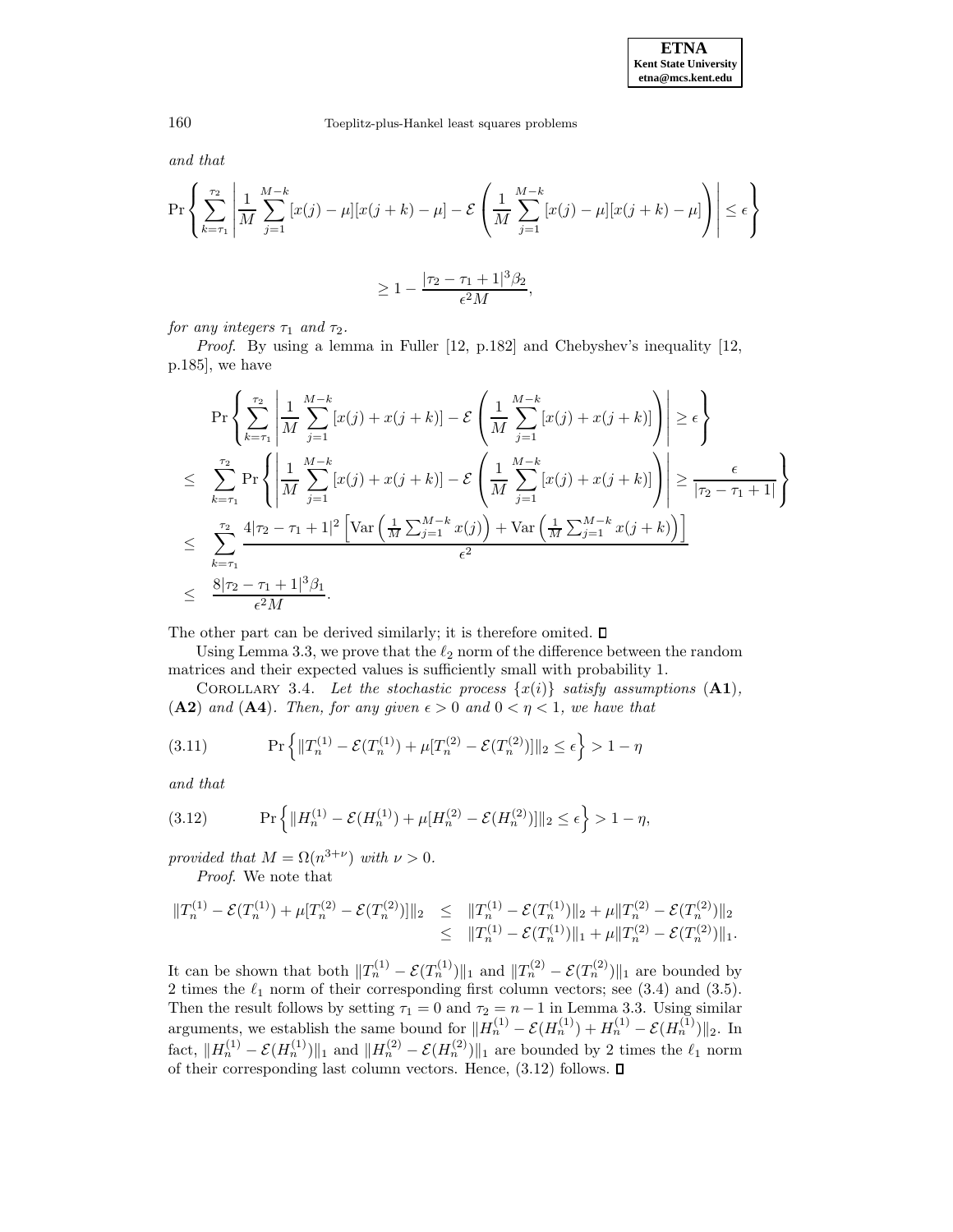**ETNA Kent State University etna@mcs.kent.edu**

Michael K. Ng  $161$ 

Next we prove the main result of the paper about the clustering property of the matrices  $H_n$ .

THEOREM 3.5. Let the stochastic process  $\{x(i)\}\$  satisfy assumptions  $(A1)$ ,  $(A2)$ and (A4). Then for any given  $\epsilon > 0$  and  $0 < \eta < 1$ , there exist positive integers K and N such that for  $n>N$ , Pr { at most K eigenvalues of  $H_n$  have absolute value greater than  $\epsilon \} > 1 - \eta$ , provided that  $M = \Omega(n^{3+\nu})$  with  $\nu > 0$ .

*Proof.* We write  $H_n$  as follows:

$$
H_n = H_n^{(1)} - \mathcal{E}(H_n^{(1)}) + \mu[H_n^{(2)} - \mathcal{E}(H_n^{(2)})] - \mu^2 H_n^{(3)} + \mu \mathcal{E}(H_n^{(2)}) - \mu^2 L_n + \mu^2 L_n + \mathcal{E}(H_n^{(1)}),
$$

where  $L_n$  is an *n*-by-*n* matrix with all entries being 1. By (3.8) and (A1), we obtain

$$
\mu \mathcal{E}(H_n^{(2)}) - \mu^2 H_n^{(3)} = \mu^2 H_n^{(3)}.
$$

By using (3.12) in Corollary 3.4 and  $||H_n^{(3)} - L_n||_2 \le \frac{n(n-1)}{M}$ , we have that

$$
\Pr\left\{\|H_n^{(1)} - \mathcal{E}(H_n^{(1)}) + \mu[H_n^{(2)} - \mathcal{E}(H_n^{(2)})] - \mu^2 H_n^{(3)} + \mu \mathcal{E}(H_n^{(2)}) - \mu^2 L_n\|_2 \le \epsilon\right\} > 1 - \eta,
$$

provided that  $M = \Omega(n^{3+\nu})$  with  $\nu > 0$ . We remark that the rank  $(L_n) = 1$ . Therefore, it suffices to prove that the spectrum of  $\mathcal{E}(H_n^{(1)})$  is clustered around zero deterministically. By (3.7), the entries of  $\mathcal{E}(H_n^{(1)})$  are given by

$$
[\mathcal{E}(H_n^{(1)})]_{j,k} = \frac{(M - 2n + 1 + j + k)r_{2n-1-j-k}}{M}, \quad 0 \le j, k < n,
$$

where  $r_k$  is the k-lag autocovariance of the stationary process. By  $(\mathbf{A2})$ , the autocovariances of the stationary process are absolutely summable. Hence, for any given  $\epsilon > 0$ , there exists an  $N > 0$  such that

$$
\sum_{j=N+1}^{\infty} |r_j| < \epsilon.
$$

Let  $U_n$  be the *n*-by-*n* matrix obtained from  $\mathcal{E}(H_n^{(1)})$  by replacing the  $(n-N)$ -by- $(n - N)$  leading principal submatrix of  $\mathcal{E}(H_n^{(1)})$  by the zero matrix. Then, rank  $(U_n) \leq 2N$ . Let  $V_n \equiv \mathcal{E}(H_n^{(1)}) - U_n$ . The leading  $(n-N)$ -by- $(n-N)$  block of  $V_n$  is the leading  $(n-N)$ -by- $(n-N)$  principal submatrix of  $\mathcal{E}(H_n^{(1)})$ . Hence, this block is a Hankel matrix, and using (3.13) and

$$
|r_k|\leq \frac{\beta_3}{|k|^{\ell+1}},
$$

where  $\beta_3$  is a positive constant, the  $\ell_1$  norm of  $V_n$  is attained at the  $(n - N - 1)$ th column. As  $V_n$  is a symmetric matrix, the result follows by noting that  $||V_n||_2 \leq$  $||V_n||_1 \leq \epsilon$ .  $\Box$ 

Under the assumptions, the smallest eigenvalues of  $T_n$  and  $c(T_n)$  are uniformly bounded away from zero with probability 1. Therefore,  $c(T_n)$  is uniformly invertible. As we consider the process with non-zero mean in general, the theorem below extends the result of Theorem 2 in Ng and Chan [23].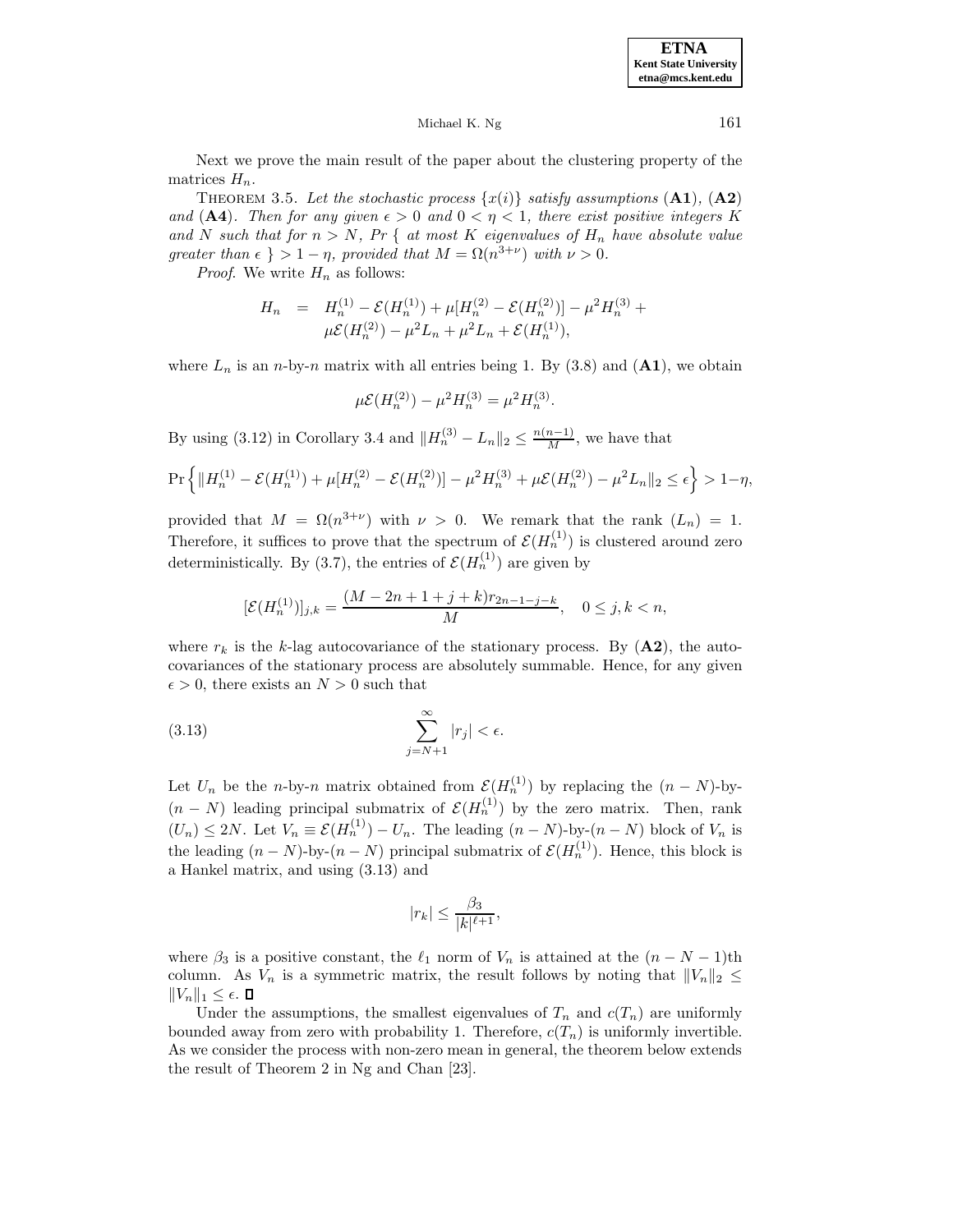**ETNA Kent State University etna@mcs.kent.edu**

162 Toeplitz-plus-Hankel least squares problems

THEOREM 3.6. Let the stochastic process  $\{x(i)\}\$  satisfy assumptions  $(A1)$  and (A4). Then for any given  $\epsilon > 0$  and  $0 < \eta < 1$ , there exist a positive integer N such that for  $n>N$ ,

$$
\Pr\left\{\lambda_{\min}(T_n) \ge f_{\min} - \epsilon\right\} > 1 - \frac{\eta}{2} \quad \text{and} \quad \Pr\left\{\lambda_{\max}(T_n) \le \mu^2 n + f_{\max} + \epsilon\right\} > 1 - \frac{\eta}{2},
$$

provided that  $M = \Omega(n^{3+\nu})$  with  $\nu > 0$ . In particular, we have that

$$
\Pr\left\{\lambda_{\min}(c(T_n)) \ge f_{\min} - \epsilon\right\} > 1 - \frac{\eta}{2} \quad \text{and} \quad \Pr\left\{\lambda_{\max}(c(T_n)) \le \mu^2 n + f_{\max} + \epsilon\right\} > 1 - \frac{\eta}{2}.
$$

Proof. We write

$$
T_n = T_n^{(1)} - \mathcal{E}(T_n^{(1)}) + \mu[T_n^{(2)} - \mathcal{E}(T_n^{(2)})] - \mu^2 T_n^{(3)} + \mu \mathcal{E}(T_n^{(2)}) - \mu^2 L_n + \mathcal{E}(T_n^{(1)}) - R_n + R_n + \mu^2 L_n.
$$

By (3.5), (3.6) and (**A1**), we obtain

$$
\mu \mathcal{E}(T_n^{(2)}) - \mu^2 T_n^{(3)} = \mu^2 T_n^{(3)} \quad \text{and} \quad ||T_n^{(3)} - L_n||_2 \le \frac{n(n-1)}{M}.
$$

Using Lemma 3.1 and the fact that  $R_n$  and  $L_n$  are symmetric and the eigenvalues of  $\mu^2 L_n$  are 0 and  $\mu^2 n$ , it follows by Corollary in [14, p.269] that the smallest and largest eigenvalues of  $R_n+\mu^2L_n$  are bounded below by  $f_{\min}$  and above by  $f_{\max}+\mu^2n$ , respectively. Then, the result follows by using Lemma 3.2, (3.11) in Corollary 3.4 and some simple probability arguments, provided that  $M = \Omega(n^{3+\nu})$  with  $\nu > 0$ . Using  $(2.4)$ , we immediately have the result for the smallest and largest eigenvalues of  $c(T_n)$ .  $\Box$ 

THEOREM 3.7. Let the stochastic process  $\{x(i)\}\$  satisfy assumptions  $(A1)$ ,  $(A2)$ and (A4). Then for any given  $\epsilon > 0$  and  $0 < \eta < 1$ , there exist positive integers K and N such that for  $n>N$ , Pr { at most K eigenvalues of  $T_n + H_n - c(T_n)$  have absolute value greater than  $\epsilon$  } > 1 –  $\frac{\eta}{2}$ , provided that  $M = \Omega(n^{3+\nu})$  with  $\nu > 0$ .

Proof. By  $(3.10)$ ,

$$
T_n - c(T_n) = T_n^{(1)} - c(T_n^{(1)}) + \mu[T_n^{(2)} - \mathcal{E}(T_n^{(2)}) + \mathcal{E}(T_n^{(2)}) - \mathcal{E}(c(T_n^{(2)})) + \mathcal{E}(c(T_n^{(2)})) - c(T_n^{(2)}) - \mu^2[T_n^{(3)} - c(T_n^{(3)})].
$$

We note from (3.5), (3.6) and (**A1**) that

$$
\mu \mathcal{E}(T_2^{(n)}) - \mu^2 T_n^{(3)} = \mu^2 T_n^{(3)} \quad \text{and} \quad -\mu \mathcal{E}(c(T_2^{(n)})) + \mu^2 c(T_n^{(3)}) = -\mu^2 c(T_n^{(3)}).
$$

Thus, (3.14) becomes

$$
T_n - c(T_n) = T_n^{(1)} - c(T_n^{(1)}) + \mu[T_n^{(2)} - \mathcal{E}(T_n^{(2)}) + c(T_n^{(2)}) - \mathcal{E}(c(T_n^{(2)})) + \mu^2 T_n^{(3)} - L_n + L_n - \mu^2 c(T_n^{(3)}).
$$

Using (2.4), the commutative property of circulant approximation and expectation operator and the circulant structure of  $L_n$ , we obtain

(3.14) 
$$
||c(T_n^{(2)}) - \mathcal{E}(c(T_n^{(2)}))||_2 \le ||T_n^{(2)} - \mathcal{E}(T_n^{(2)})||_2
$$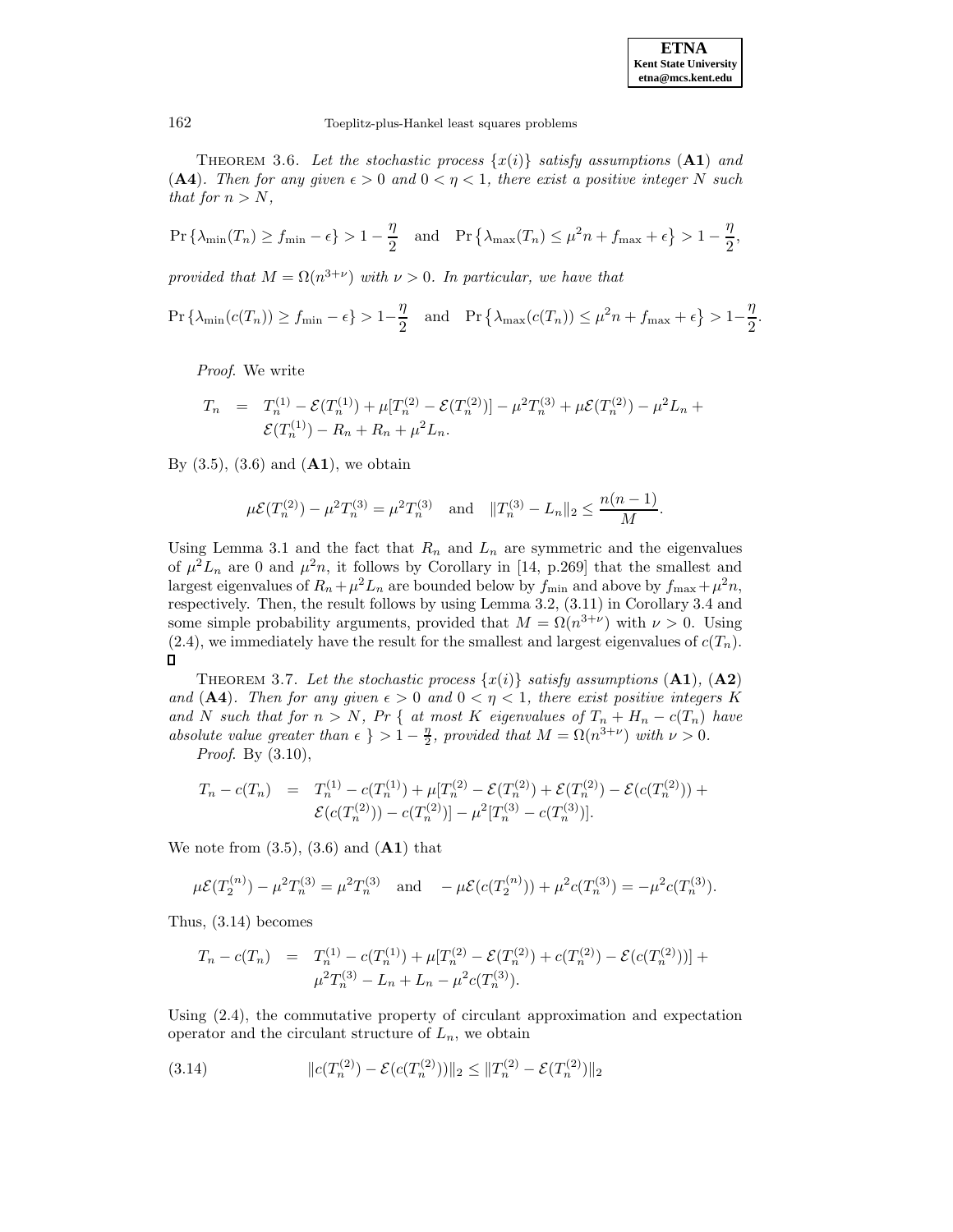and

(3.15) 
$$
\|c(T_n^{(3)}) - L_n\|_2 \le \|T_n^{(3)} - L_n\|_2 \le \frac{(n-1)n}{M}.
$$

In view of Lemmas 3.2 and 3.5,  $(3.11)$  in Corollary 3.4,  $(3.14)$  and  $(3.15)$ , the theorem follows.  $\square$ 

By combining Theorems (3.6) and (3.7), the main theorem concerning the spectra of the preconditioned matrices is proved.

THEOREM 3.8. Let the stochastic process  $\{x(i)\}$  satisfy assumption  $(A)$ . Then for any given  $\epsilon > 0$  and  $0 < \eta < 1$ , there exist positive integers K and N such that for  $n>N$ , Pr { at most K eigenvalues of  $c(T_n)^{-1}(T_n + H_n)$  have absolute value larger than  $\epsilon$  } > 1 – η, provided that  $M = \Omega(n^{3+\nu})$  with  $\nu > 0$ .

As for the convergence rate of the preconditioned conjugate gradient method for our circulant preconditioned Toeplitz-plus-Hankel matrix  $c(T_n)^{-1}(T_n + H_n)$ , the method converges in at most  $O((2\alpha + 1)\log n + 1)$  steps when the smallest singular value of the data matrix  $X_1 + X_2$  is of order  $O(n^{\alpha})$ . We begin by noting the following error estimate of the conjugate gradient method; see [5].

LEMMA 3.9. Let  $G_n$  be an n-by-n positive definite matrix and **z** be the solution to  $G_n$ **z** = **v**. Let **z**<sub>j</sub> be the jth iterant of the ordinary conjugate gradient method applied to the equation  $G_n \mathbf{z} = \mathbf{v}$ . If the eigenvalues  $\{\lambda_k\}$  of  $G_n$  are such that

$$
0 < \lambda_1 \leq \ldots \leq \lambda_p \leq b_1 \leq \lambda_{p+1} \leq \ldots \leq \lambda_{n-q} \leq b_2 \leq \lambda_{n-q+1} \leq \ldots \leq \lambda_n,
$$

then

$$
(3.16) \qquad \frac{||\mathbf{z}-\mathbf{z}_j||_{G_n}}{||\mathbf{z}-\mathbf{z}_0||_{G_n}} \leq 2\left(\frac{b-1}{b+1}\right)^{j-p-q} \cdot \max_{\lambda \in [b_1,b_2]} \left\{\prod_{k=1}^p \left(\frac{\lambda-\lambda_k}{\lambda_k}\right)\right\}.
$$

Here  $b \equiv (b_2/b_1)^{\frac{1}{2}} \geq 1$  and  $||\mathbf{v}||_{G_n} \equiv \mathbf{v}^* G_n \mathbf{v}$ . For the preconditioned system

(3.17) 
$$
c(T_n)^{-1}(T_n + H_n)\mathbf{w} = (X_1 + X_2)^T \mathbf{d},
$$

the iteration matrix  $G_n$  is given by  $G_n = c(T_n)^{-1/2}(T_n + H_n)c(T_n)^{-1/2}$ . Theorem 3.8 implies that we can choose  $b_1 = 1 - \epsilon$  and  $b_2 = 1 + \epsilon$ , with probability 1. Then, p and q are constants that depend only on  $\epsilon$  but not on n. By choosing  $\epsilon < 1$ , we have that

$$
\frac{b-1}{b+1} = \frac{1 - \sqrt{1 - \epsilon^2}}{\epsilon} < \epsilon.
$$

In order to use (3.16), we need a lower bound for  $\lambda_k$ ,  $1 \leq k \leq p$ . We note that with probability 1

$$
||G_n^{-1}||_2 = ||(T_n + H_n)^{-1}c(T_n)||_2 \le ||c(T_n)||_2 ||(T_n + H_n)^{-1}||_2 \le (n + f_{\max} + \epsilon)n^{2\alpha}.
$$

We then see that for all  $n$  sufficiently large,

$$
||G_n^{-1}||_2 \leq \beta_4 n^{2\alpha + 1},
$$

for some constant  $\beta_4$  that does not depend on n. Therefore,

$$
\lambda_k \ge \min_{\ell} \lambda_{\ell} = \frac{1}{||G_n^{-1}||_2} \ge \beta_4 n^{-(2\alpha+1)}, \quad 1 \le k \le n.
$$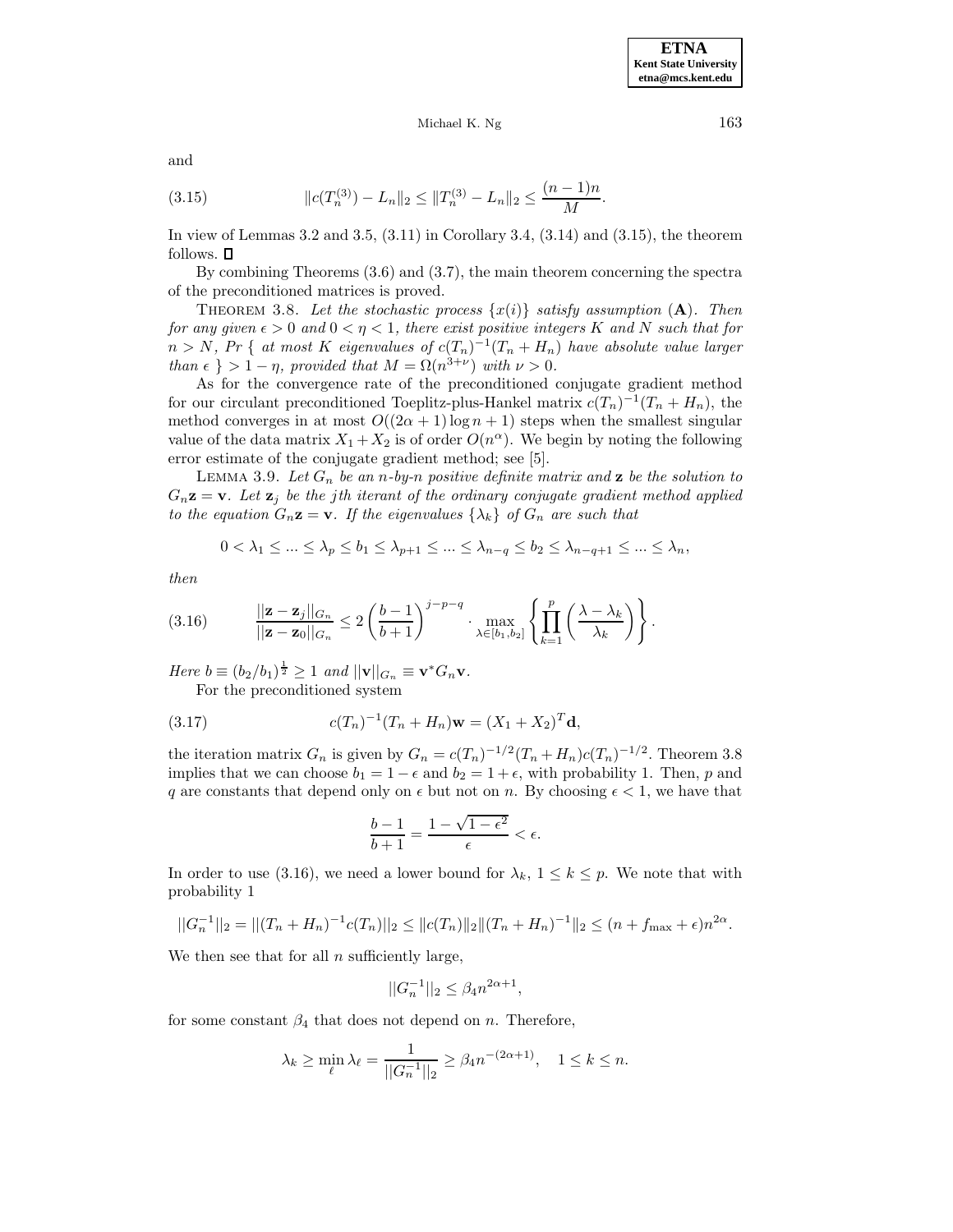Thus, for  $1 \leq k \leq p$  and  $\lambda \in [1 - \epsilon, 1 + \epsilon]$ , we have that

$$
0 \le \frac{\lambda - \lambda_k}{\lambda_k} \le \beta_4 n^{2\alpha + 1}.
$$

Hence, (3.16) becomes

$$
\frac{||\mathbf{w}-\mathbf{w}_j||_{G_n}}{||\mathbf{w}-\mathbf{w}_0||_{G_n}} < \beta_4^p n^{p(2\alpha+1)} \epsilon^{j-p-q}.
$$

Given an arbitrary tolerance  $\delta > 0$ , an upper bound for the number of iterations required to make

$$
\frac{||\mathbf{w} - \mathbf{w}_j||_{G_n}}{||\mathbf{w} - \mathbf{w}_0||_{G_n}} < \delta
$$

is therefore given by

$$
j_0 \equiv p + q - \frac{p \log \beta_4 + (2\alpha + 1)p \log n - \log \delta}{\log \epsilon} = O(2\alpha \log n + 1),
$$

with probability 1.

Since by using FFTs, the Toeplitz, Hankel and circulant matrix-vector products in the PCG method can be done in  $O(n \log n)$  operations, the cost per iteration of the conjugate gradient method is of order  $O(n \log n)$ . Thus, we conclude that the work of solving (3.17) to a given accuracy  $\delta$  is of order  $O((2\alpha+1)n\log^2 n + n\log n)$  when  $\alpha > 0$ . We remark that the order of complexity of our iterative method is less than that of direct methods (see Merchant and Parks [22] and Yagle [27]) which requires  $O(n^2)$  operations.

**4. Numerical Experiments.** In this section, the results of numerical experiments which test the convergence performance of the algorithm are described. All the computations are done by Matlab on a Sparc workstation. We used AR(2) and MA(2) processes given by

$$
x(t) - 1.4x(t-1) + 0.5x(t-2) = v(t)
$$
 and  $x(t) = v(t) + 0.75v(t-1) + 0.25v(t-2)$ ,

respectively, to generate the Toeplitz-plus-hankel matrices  $T_n + H_n$ . Here  $\{v(t)\}\$ is a Gaussian process with zero mean and variance 1 as input stationary process. In Figures 1 and 2, we depict the spectra of the normal equations matrix and the preconditioned normal equations matrix in one of the realizations of the  $AR(2)$  and  $MA(2)$  processes, respectively, with  $n = 128$  and  $M = 1024$ . We note that the spectra of the preconditioned matrices indeed are clustered around 1.

In the numerical tests, we uses the zero vector and a random vector as our initial guess and right hand side vector. The stopping criterion of the preconditioned conjugate gradient method was  $\|\mathbf{e}_j\|_2/\|\mathbf{e}_0\|_2 < 10^{-7}$ , where  $\mathbf{e}_j$  is the residual vector after j iterations. In the tables below,  $M' = M/n$  is the number of blocks of data samples with size n and I denotes no preconditioner is used whereas  $C$  signifies the "optimal" circulant preconditioner is used. Tables 1–2 show the average number of iterations (rounded to the nearest integer) over 100 runs of the algorithms when AR(2) and MA(2) processes are used. We see that the preconditioned system converges very fast and the average number of iterations of preconditioned systems is much less than that of non-preconditioned one when  $n$  is large. As for the comparison of times in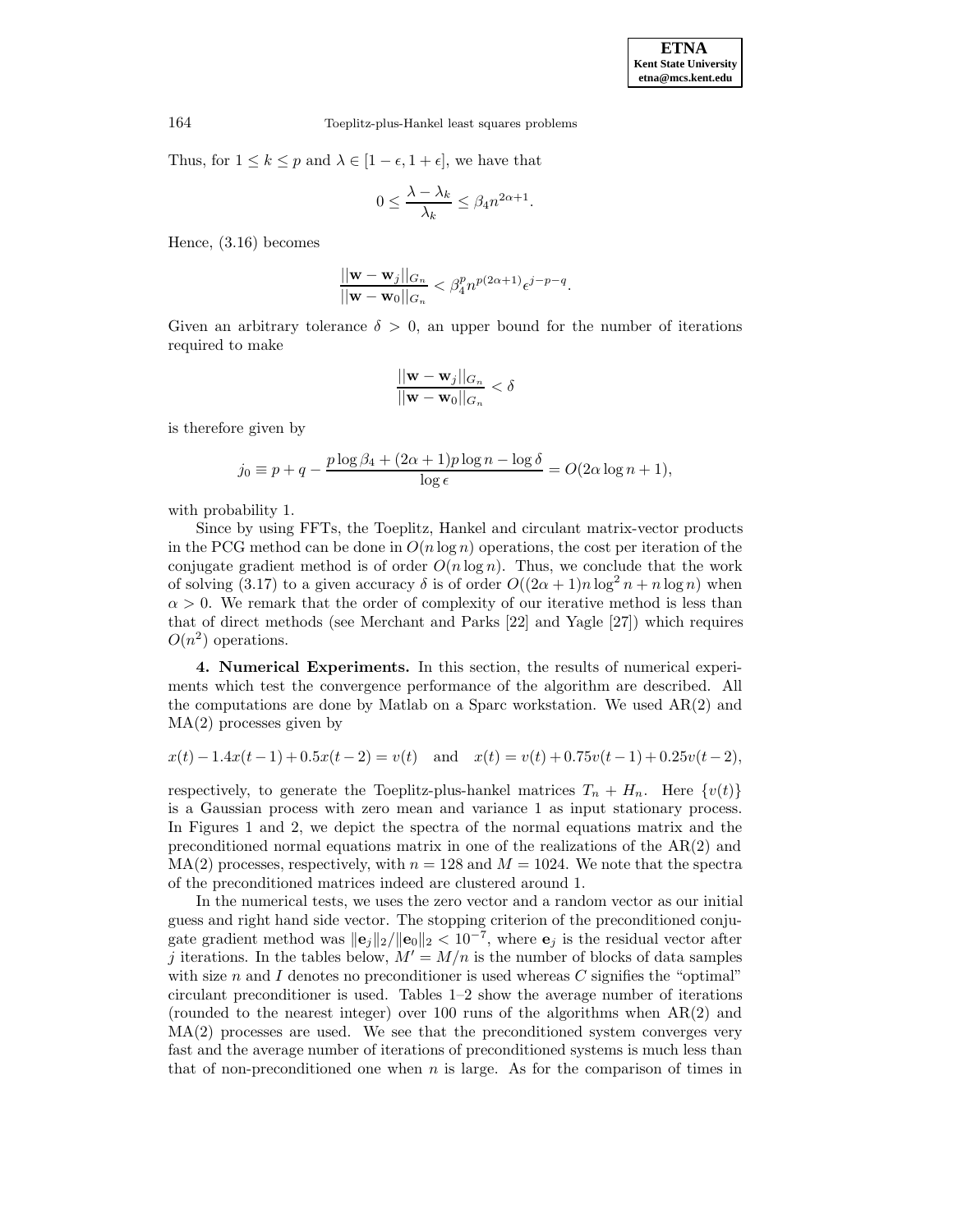



FIG. 4.1. Eigenvalues for normal equations matrix and preconditioned matrix when  $AR(2)$ process is used. (autocorrelation windowing method)

| $\it n$    | 16 |    | 32 |    | 64  |    | 128 |    |
|------------|----|----|----|----|-----|----|-----|----|
| $M^\prime$ |    |    |    |    |     |    |     |    |
| 4          | 22 | 16 | 53 | 23 | 113 | 27 | 233 | 30 |
| 8          | 22 | 15 | 50 | 21 | 102 | 23 | 208 | 24 |
| 16         | 22 | 15 | 49 | 18 | 96  | 20 | 183 | 19 |
| 32         | 23 | 14 | 47 |    | 94  | 18 | 169 | 16 |
| 64         | 23 | 14 |    | 16 | 90  | 16 | 165 |    |

TABLE  $4.1$ Average number of iterations when AR(2) process is used.

conjugate gradient iterations, Tables 3 and 4 show the average number of kilo-flops (counted by Matlab) used for the cases of the AR(2) and MA(2) processes tested in Tables 1 and 2. We see from the tables that the number of kilo-flops used for the preconditioned systems is significantly less than that of non-preconditioned systems especially when  $n$  is large.

In this paper, we employed the autocorrelation windowing method to formulate the Toeplitz-plus-Hankel least squares problem. Other windowing methods can be used, for instance, the covariance windowing method, the pre-windowed method and the post-windowed method; see Haykin [15, p.373]. We remark that the other windowing methods lead to non-Toeplitz-plus-Hankel normal equations matrices. However, by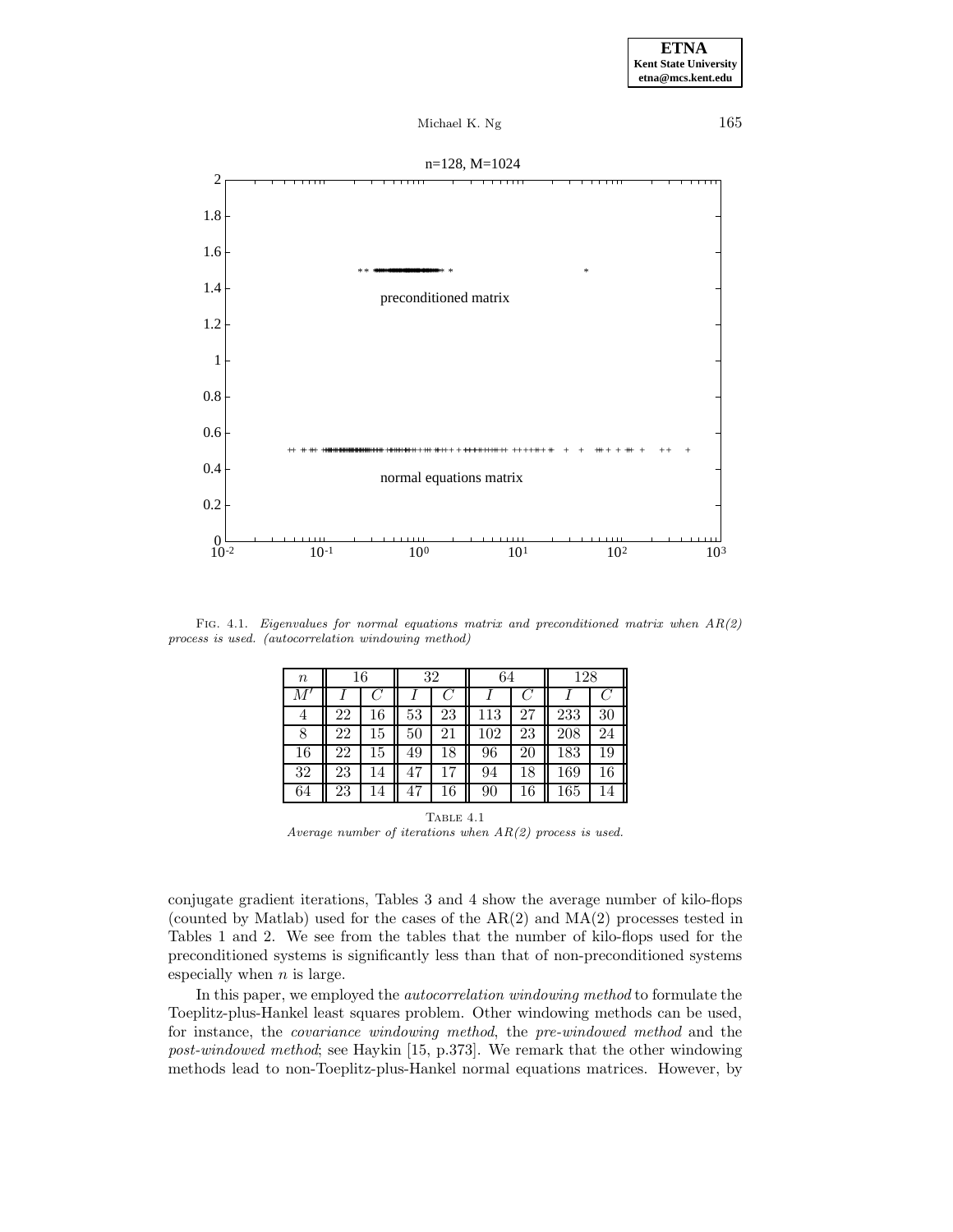166 Toeplitz-plus-Hankel least squares problems

| $\it{n}$   | 16 |    | 32 |        | 64 |    | 128 |    |
|------------|----|----|----|--------|----|----|-----|----|
| $M^\prime$ |    |    |    |        |    |    |     |    |
| 4          |    | 14 | 34 | 19     | 55 | 22 | 74  | 25 |
|            |    | 13 | 32 | 15     | 48 | 14 | 59  | 19 |
| 16         | 16 |    | 29 | 13     | 42 | 14 | 50  | 15 |
| 32         | 16 | 10 | 28 | 11     | 39 | 12 | 44  | 12 |
| 64         | 16 | 9  | 28 | $10\,$ | 36 |    | 39  |    |

TABLE  $4.2$ Average number of iterations when  $MA(2)$  process is used.



Fig. 4.2. Eigenvalues for normal equations matrix and preconditioned matrix when MA(2) process is used. (autocorrelation windowing method)

| $\it{n}$   | 16 |    | 32  |         | 64   |     | 128  |      |
|------------|----|----|-----|---------|------|-----|------|------|
| $M^\prime$ |    |    |     |         |      |     |      | C    |
| 4          | 52 | 54 | 277 | 145     | 1306 | 451 | 5925 | 1106 |
| 8          | 52 | 51 | 262 | 132     | 1179 | 384 | 5290 | 885  |
| 16         | 52 | 51 | 256 | 114     | 1109 | 334 | 4654 | 700  |
| 32         | 54 | 47 | 246 | $107\,$ | 1086 | 300 | 4298 | 590  |
| 64         | 54 | 47 | 246 | 101     | 1040 | 267 | 4196 | 516  |



Average number of kilo-flops (rounded to nearest kilo-flops) when AR(2) process is used.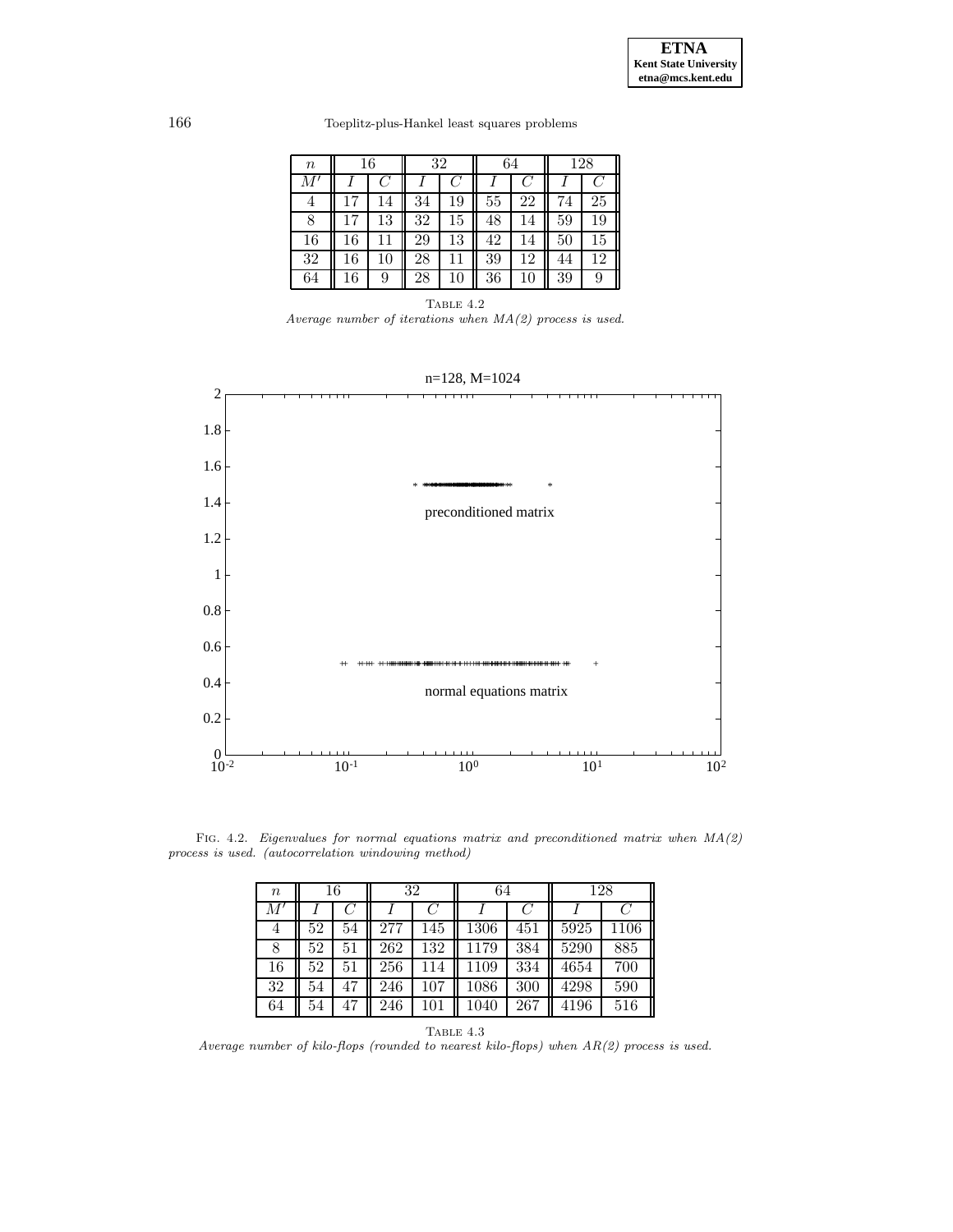Michael K. Ng 167

| $\it n$   | 16 |    | 32  |     | 64  |                  | 128      |         |
|-----------|----|----|-----|-----|-----|------------------|----------|---------|
| $M^\cdot$ |    |    |     |     |     | ( )              |          |         |
| 4         | 40 |    | 178 | 120 | 636 | 367              | 1882     | 922     |
| 8         | 40 | 44 | 167 | 95  | 555 | $2\overline{34}$ | $1500\,$ | $700\,$ |
| 16        | 38 | 37 | 152 | 82  | 485 | 234              | 1272     | 553     |
| 32        | 38 | 34 | 146 | 69  | 451 | 200              | 1119     | 442     |
| 64        | 38 | 30 | 146 | 63  | 416 | 167              | 992      | 332     |

TABLE  $4.4$ 

Average number of kilo-flops (rounded to nearest kilo-flops) when MA(2) process is used.

| $\it n$    | 16 |            | 32 |    | 64  |               | 128 |    |
|------------|----|------------|----|----|-----|---------------|-----|----|
| $M^\prime$ |    | $\epsilon$ |    |    |     | $\mathcal{C}$ |     |    |
| 4          | 22 | 16         | 53 | 23 | 113 | 27            | 233 | 30 |
| 8          | 22 | 15         | 50 | 21 | 102 | 23            | 208 | 24 |
| 16         | 22 | 15         | 49 | 18 | 96  | 20            | 183 | 19 |
| 32         | 23 | 14         | 47 | 17 | 94  | 18            | 169 | 16 |
| 64         | 23 | 14         | 47 | 16 | 90  | 16            | 165 |    |

TABLE  $4.5$ Average number of iterations when  $AR(2)$  processes is used.

exploiting the structure of the normal equations matrices, it can still be written as

$$
\frac{1}{2M}(X_1 + X_2)^T(X_1 + X_2) = T_n + H_n - S_n^{(1)} - S_n^{(2)} - S_n^{(3)} - S_n^{(4)},
$$

where  $S_n^{(i)}$  are non-Toeplitz and non-Hankel matrices. By considering similar arguments as in Ng and Chan [23], it can be shown that the  $\ell_2$  norm of these matrices  $S_i$  (i = 1, 2, 3, 4) are sufficiently small when M is sufficiently large. Therefore, our algorithm can handle the Toeplitz-plus-Hankel least squares problems with the use of different windowing methods. To illustrate the performance of our preconditioner for these problems, we use the  $AR(2)$  process to generate the covariance windowing data matrices  $X_1$  and  $X_2$ . In Figure 3, we depict the spectra of the normal equations matrix and the preconditioned normal equations matrix in one realization of the AR(2) process where  $n = 128$  and  $M = 1024$ . The figure shows clustering of the eigenvalues of the FFT–based preconditioned matrices. Also Tables 5 and 6 show the average number of iterations (rounded to the nearest integer) and the corresponding average number of kilo-flops required respectively over 100 runs of the algorithms when the AR(2) process is used. We see that both the average number of iterations and the average kilo-flops used by the preconditioned systems are much less than those of the non-preconditioned systems especially when  $n$  is large.

**5. Concluding Remarks.** In this paper, we have proposed a new FFT–based preconditioned Toeplitz-plus-Hankel least squares iteration. Our preliminary numerical results show the effectiveness of our algorithm. As a summary, we list the following remarks concerning our algorithm:

(i) In signal processing applications, the linear-phase filters can also be characterized by antisymmetric impulse responses. We solve the Toeplitz-plus-Hankel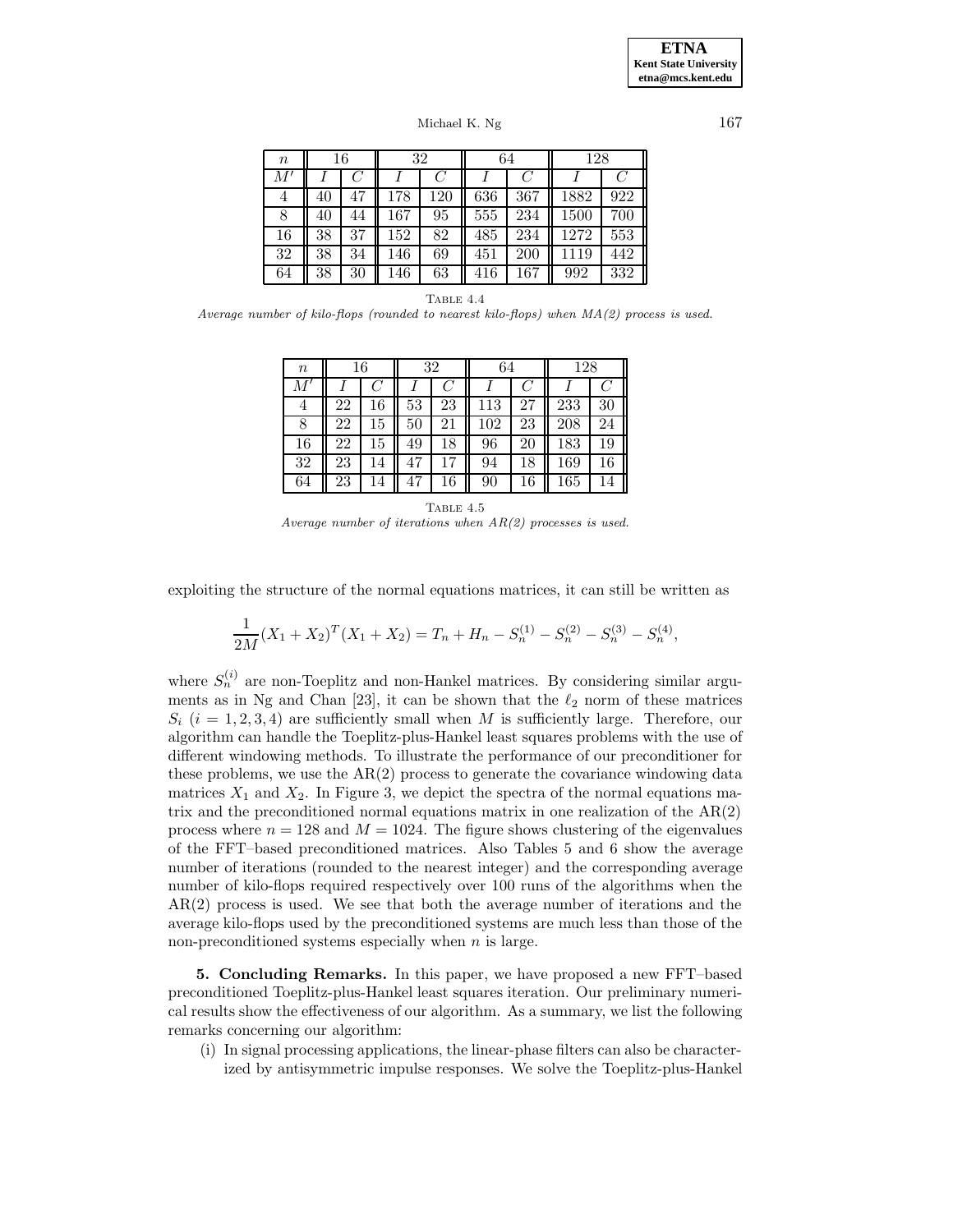

FIG. 4.3. Eigenvalues for normal equations matrix and preconditioned matrix when  $AR(2)$ process is used. (covariance windowing method)

| $\, n$       | 16      |     | 32   |      | 64    |      | 128   |      |
|--------------|---------|-----|------|------|-------|------|-------|------|
| $M^{\prime}$ |         |     |      |      |       |      |       |      |
| 4            | 488     | 370 | 2640 | 1194 | 12574 | 3133 | 57481 | 7721 |
| 8            | 488     | 346 | 2491 | 1091 | 11350 | 2669 | 51313 | 6177 |
| 16           | 488     | 346 | 2441 | 935  | 10682 | 2321 | 45146 | 4890 |
| 32           | $510\,$ | 323 | 2341 | 883  | 10459 | 2088 | 41692 | 4118 |
| 64           | 510     | 323 | 2341 | 831  | 10014 | 1856 | 40705 | 3603 |

TABLE  $4.6\,$ 

Average number of kilo-flops (rounded to nearest kilo-flops) when  $AR(2)$  process is used.

least squares problem

$$
\min ||\mathbf{d} - (X_1 - X_2)\mathbf{w}||_2,
$$

and the normal equations become

$$
\frac{1}{2M}(X_1^T X_1 + X_2^T X_2 - X_2^T X_1 - X_1^T X_2)\mathbf{w} = \frac{1}{2M}(X_1 - X_2)^T \mathbf{x}.
$$

The preconditioned conjugate gradient algorithm can also be applied to solve normal equations in this case.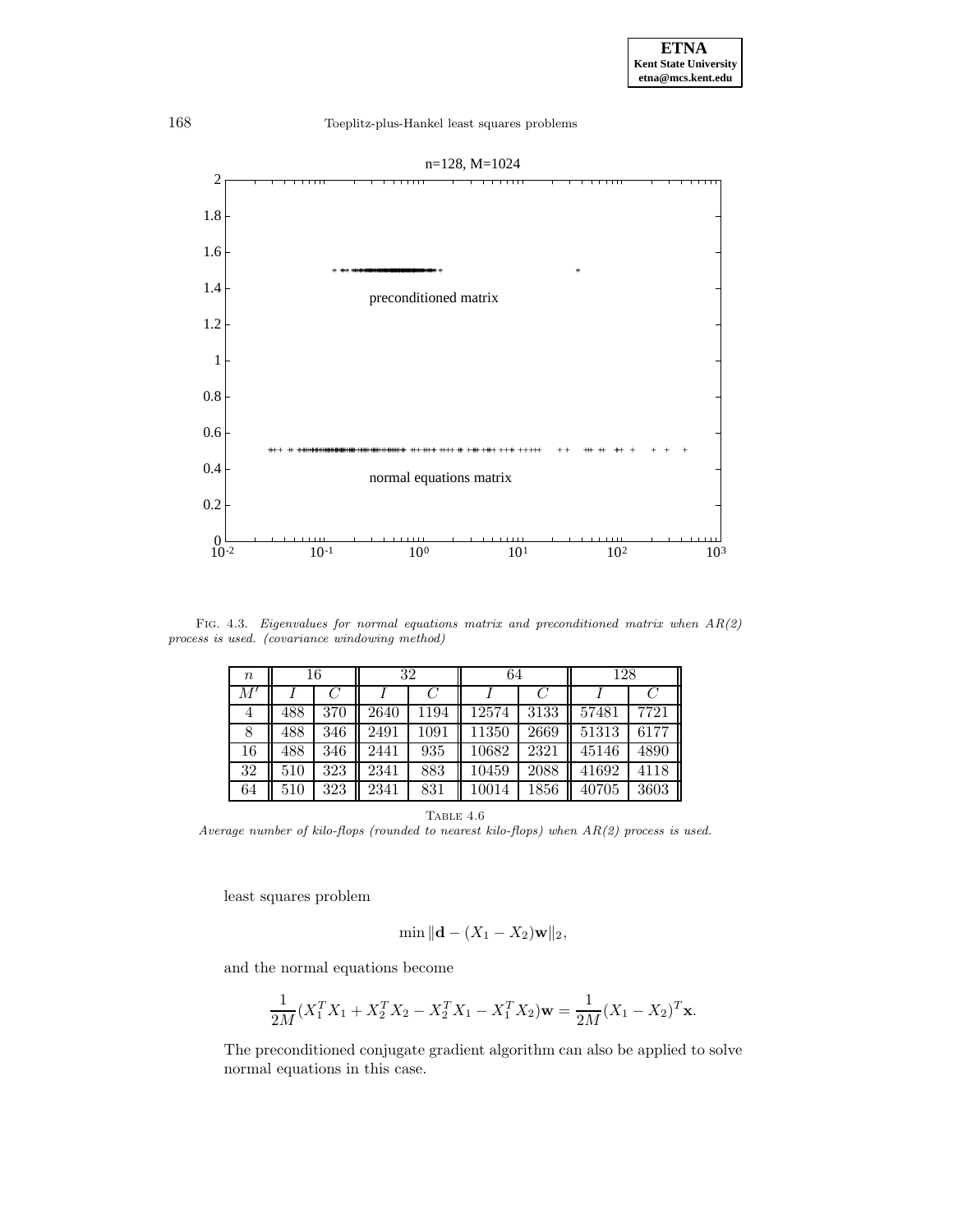- (ii) Recently, other discrete transform matrices  $W_n$  have been used to construct the "optimal" preconditioners to symmetric Toeplitz matrices. These transform matrices include the sine transform [7] and the Hartley transform [3]. These preconditioners are defined to be the minimizer of  $||Q_n - T_n||_F$  over all n-by-n matrices  $Q_n$  that can be diagonalized by  $W_n$ . We note that they are defined similarly to  $c(T_n)$ . In [7] and [3], it was shown that the these preconditioners perform very well when solving symmetric Toeplitz systems. Thus, we expect these preconditioners to be good alternatives to our FFT–based ones for solving Toeplitz-plus-Hankel least squares problems.
- (iii) In [22], it has been shown that a Toeplitz-plus-Hankel system of equations can be reformulated as a block-Toeplitz system of equations with  $2\times 2$  blocks, i.e.

$$
\left(\begin{array}{cc} T_n & H_n \\ H_n & T_n \end{array}\right) \left(\begin{array}{c} \mathbf{w} \\ J_n \mathbf{w} \end{array}\right) = \left(\begin{array}{c} \mathbf{d} \\ J_n \mathbf{d} \end{array}\right).
$$

In this case, a block-circulant preconditioner

$$
\left(\begin{array}{cc} c(T_n) & 0\\ 0 & c(T_n) \end{array}\right)
$$

can be used to precondition the block equations. By Theorem 3.5, we note that the block-circulant matrix is also a good preconditioner. However, the approach doubles the dimension of the problem being solved, and hence it doubles the operations per iteration.

(iv) Our algorithm presented in this paper is of the fixed order  $n$  and the blockprocessing type, i.e. M data samples are collected over a finite time interval; the estimates of the autocorrelations are then computed and an  $n$ -by- $n$ Toeplitz-plus-Hankel system as in (2.1) is formed and solved by the preconditioned conjugate gradient method. The complexity of solving Toeplitz-plus-Hankel systems is  $O(n \log^2 n)$  operations as compared to  $O(n^2)$  operations required by direct solvers. We note that the basic tool of our fast iterative algorithm is the fast Fourier transform (FFT). Since the FFT algorithm is highly parallelizable and has been implemented on multiprocessors efficiently (see for instance Swarztrauber [25]), our algorithm is expected to perform efficiently in a parallel environment.

**6. Acknowledgement.** The author thanks the referees for numerous valuable comments and helpful suggestions.

#### REFERENCES

- [1] O. AXELSSON AND V. BARKER, Finite Element Solution of Boundary Value Problems, Theory and Computation, Academic, New York, 1984.
- [2] M. S. Barlett, Periodogram Analysis and Continuous Spectra, Biometrika, 37 (1950), pp.  $1 - 16$ .
- [3] D. Bini and P. Favat, On a Matrix Algebra Related to the Discrete Hartley Transform, SIAM J. Matrix Anal. Appl., 14 (1993), pp. 500–507.
- [4] P. J. Brockwell, Time Series: Theory and Methods, Springer-Verlag, New York, 1987.
- [5] R. Chan, J. Nagy and R. Plemmons, Circulant Preconditioned Toeplitz Least Squares Iterations, to appear SIAM J. Matrix Anal. Appl., 15 (1994), pp. 80–97.
- [6] R. Chan and M. Ng, Toeplitz Preconditioners for Hermitian Toeplitz Systems, Linear Algebra Appl., 190 (1993), pp.181–208.